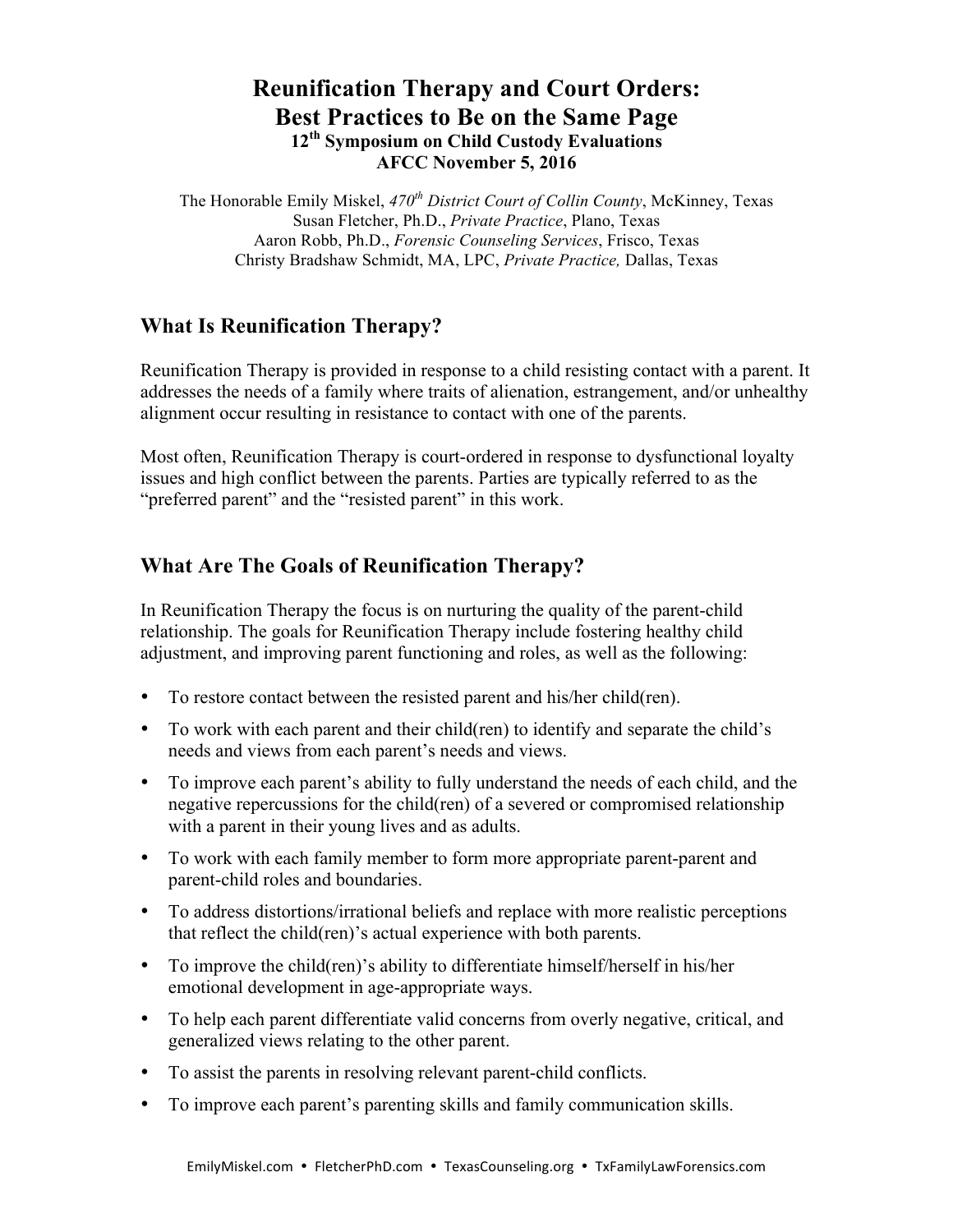## **What Happens After A Court Orders Reunification Therapy?**

It's important to create a therapeutic environment where the Reunification Therapist can diffuse conflict and keep the family members as safe as possible emotionally.

Communication with attorneys about the phases of Reunification Therapy is important prior to the referral. Providing a sample court order to assist the attorneys may help set appropriate expectations.

After a court order is received appointing the Reunification Therapist, the Reunification Therapist will:

- Have an initial intake appointment with co-parents either separately or together to thoroughly review the Statement of Understanding.
- Have additional individual appointments with each parent to gather history and each parent's view of the problem.
- Have an initial intake appointment with the child or children without the parents present.
- Consult with other therapists who may already be working with the family.
- Review documents relevant to Reunification Therapy.
- Develop a stair step approach to achieving clear goals for the specific schedule already identified in the court order.
- Identify the therapeutic needs for the family and set the agenda for the first meeting between the resisted parent and the child to set clear expectations.
- Continue to consider the needs of the family members. If individual issues are present for a parent or a child that are interfering with the success of reunification, it is important to be able to refer for individual therapy.
- Provide updates to the referring attorneys and possibly to the Court as appropriate.
- Continue to work with the child and resisted parent, with periodic individual appointments with the preferred parent as appropriate, to provide feedback and redirection as needed to assist them in supporting the relationship with the child and the resisted parent.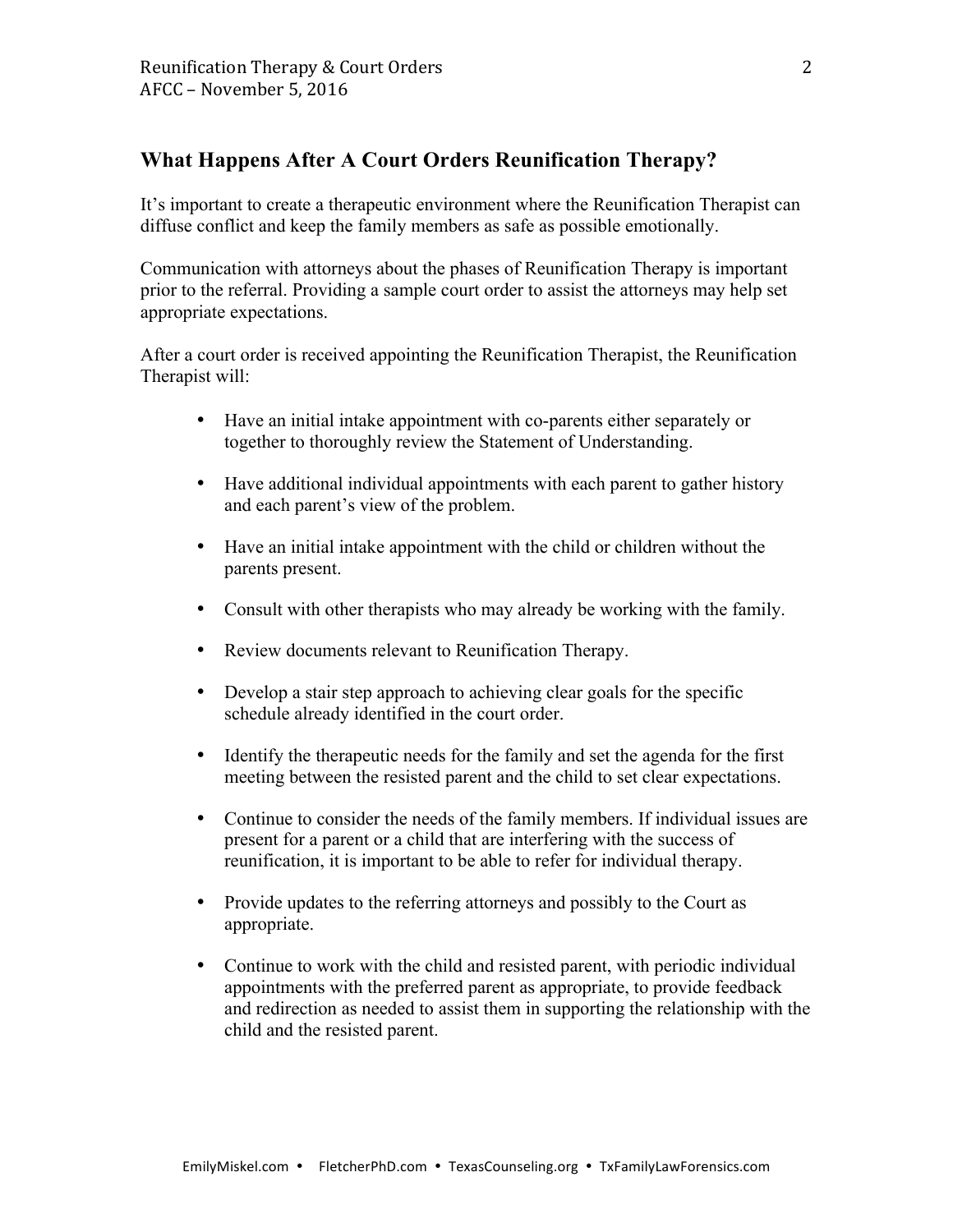## **A Conceptual Model of Reunification Therapy**

There are many process models for working with children who resist parental contact.<sup>1</sup> Here we attempt to focus more on conceptual issues rather than prescriptive models, as each case will present unique challenges and issues. The ability to use a flexible approach, while having a firm underpinning in regards to the ultimate goals, allows both journeyman and master family therapists to apply their existing skills in this challenging area.

#### **A Circle, Not A Line**

The first thing to address is that reunification, and truly all parent-child relationships, can be seen as an ongoing feedback loop. Positive interactions bolster the parent-child relationship; while negative interactions diminish it. The goal is to increase positive interactions and minimize the negative ones. This can be done through parent education to replace harsh or misdirected discipline with logical consequences; therapy to help children express needs and concerns in a way in which they feel their parents hear them; or any of the myriad of other interventions available. This intentional approach to the work is in contrast to the naturalistic parenting approaches that have led to disruption in the parent-child relationship.

#### **Failing to Plan is Planning to Fail**

Planning should occur at all levels and include ongoing assessment of the following:

- What does the resisted parent need in order to present and interact well with the child(ren)?
- What does each child need in order to build toward positive interactions with the parent?
- What do the preferred parent and other members of the family system need in order to support that work?
- What tools and techniques will you use to get there?

<sup>&</sup>lt;sup>1</sup> See for instance

Carter, S. (2011). Family Restructuring Therapy: Interventions with High Conflict Separations and Divorces. HCI Press. Scottsdale, AZ.

Darnall, D. (2010). Beyond Divorce Casualties: Reunifying the Alienated Family. Taylor Trade Publishing. Lanham, MD.

Fidler, B.J., Bala, N. & Hurwitz, H. (2013). Best Practice Guide: Emotional Harm and Parent-Child Contact Problems in High Conflict Separations. High Conflict Forum. Toronto, Ontario.

Moran, J.A., Sullivan, T. & Sullivan, M. (2015). Overcoming the Co-Parenting Trap: Essential Parenting Skills When a Child Resists a Parent. Overcoming Barriers, Inc., Natick, MA.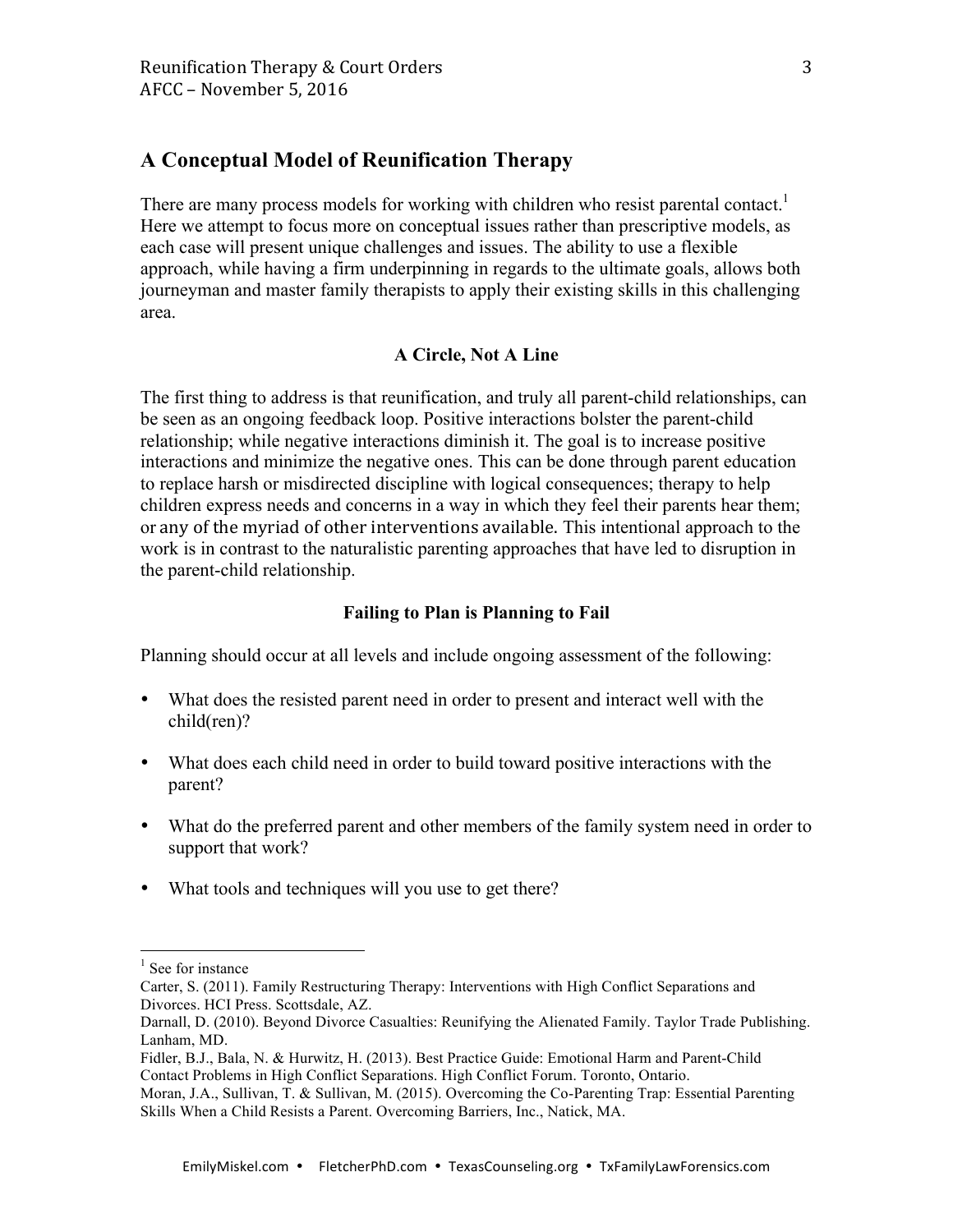For some families this may be as simple as spelling out behavioral expectations (akin to behavioral contracting with children); for others this may be a more complicated process. The overarching concern is understanding the pathway to the end goal.

Reunification Therapists who begin working without adequately understanding family dynamics also sets themselves and the family up for failure. They may inadvertently stumble into a situation where contact does more harm than good or take an overlysuperficial approach that then disintegrates once therapeutic involvement ends. Given that there may be struggles even with the best insights, the Reunification Therapist wants to avoid creating more work for themselves and the family whenever possible.

#### **Preparation for Implementation of the Plan**

Whether the therapist is needing to discuss a parent's desire to dive too quickly into difficult topics, their unwillingness to address their own role in the system (be they preferred or resisted), or a child's concerns, the preparation stage is the "heavy lifting" of Reunification Therapy. This is the stage where the Reunification Therapist is working on the "how" of contact, and employing whatever particular models of intervention they subscribe to.

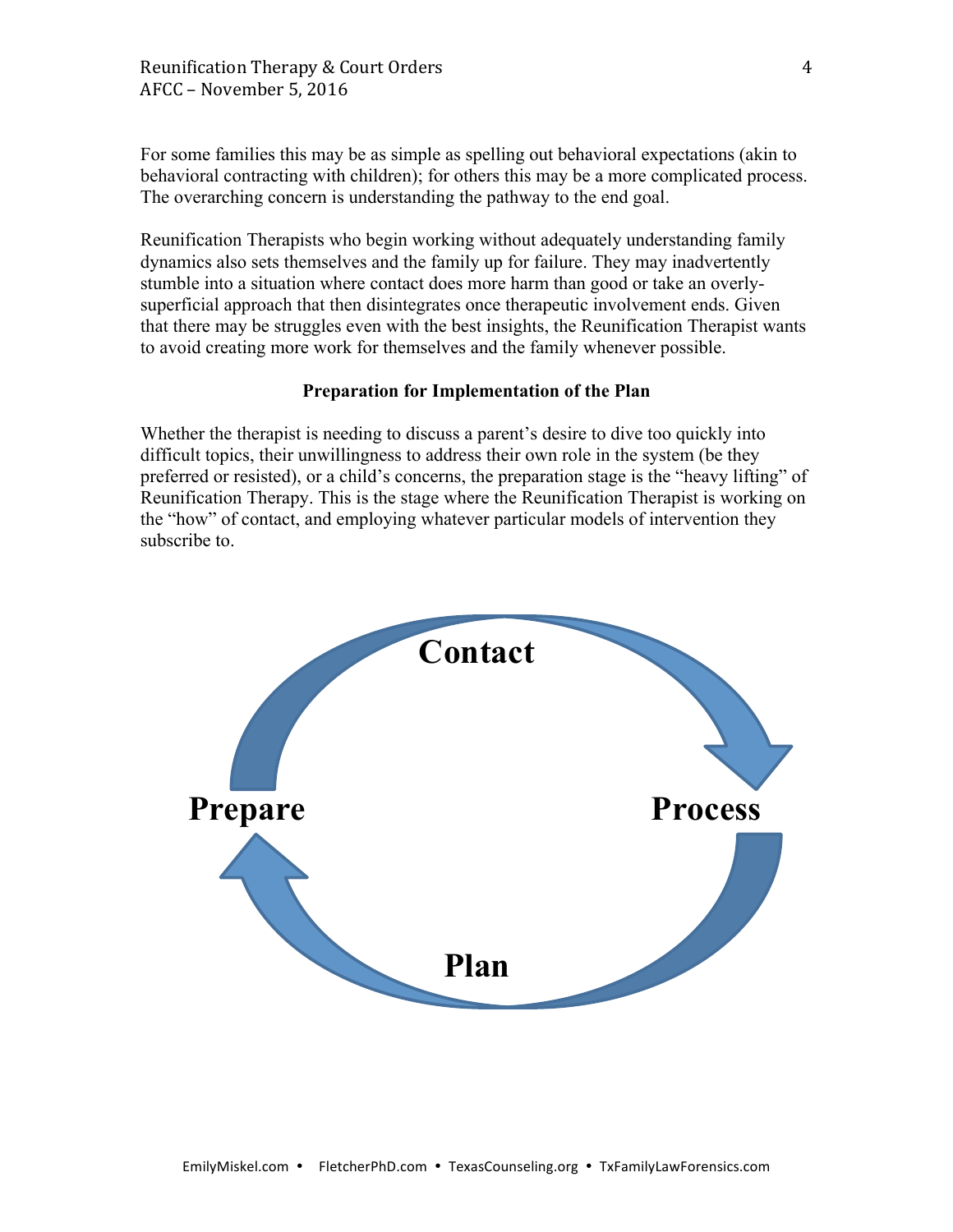### **Contact Phase**

Whether this occurs in a Reunification Therapist's office as part of parent-child work or out in the community (with or without some level of supervision), part of the work of reunification is to have the parent and child experience genuine interactions in as safe and supportive a manner as possible.

"Genuine" is different from "good" – at first the goal may simply be benign interactions where a child is able to see that a parent is sober, medicated, or simply able to maintain appropriate<sup>2</sup> behaviors for some period of time.

In cases where children have difficulties with redirection or other behavioral issues, the goal may be for the preferred and resisted parent to work together on consequences (positive and negative) of the child's behavior. The direct parent-child experiences then form the next steps to further work, rather than staying mired in past mistakes and suboptimal interactions that no one can change.

#### **Processing Contact**

While these discussions may happen in a variety of formats (individual or joint sessions with one or more parents or children) the goal remains the same:

## *To gain an understanding of each family member's reaction to contact between the resisted parent and the child*

Has the preferred parent, previously supportive of the reunification efforts, begun to backslide as irrational anxiety takes over? Are they starting to see the benefits of a healthier relationship between the child and the resisted parent? Is the previously resisted parent able to adapt their behaviors to their circumstances, or are they stuck in old patterns? How is direct contact shaping the child's reaction to the parents, and what might further accelerate improvement?

#### **Lather, Rinse, Repeat**

The wheel then turns, and we shift back to planning mode. This need not be a lengthy process in every case. For example, a child having a few hours of weekly supervised contact with a parent may need to plan in small steps. A family where the resisted parent comes in from out of town may spend much more time in planning and preparation. These tasks may also be shared across the treatment team with each individual treatment

<sup>&</sup>lt;sup>2</sup> What counts as "appropriate" behaviors may vary from case to case, and enabling parents to meet children's needs, and enabling children to have healthy expectations, are critical parts of the planning and preparation that goes into contact. As an example, the parent who tousles a child's hair as a form of genuine affection, when the child feels such contact is aversive or babying, may mean well but misses an opportunity to build bridges with a child who would rather have a hug, or who is looking for less intimate contact.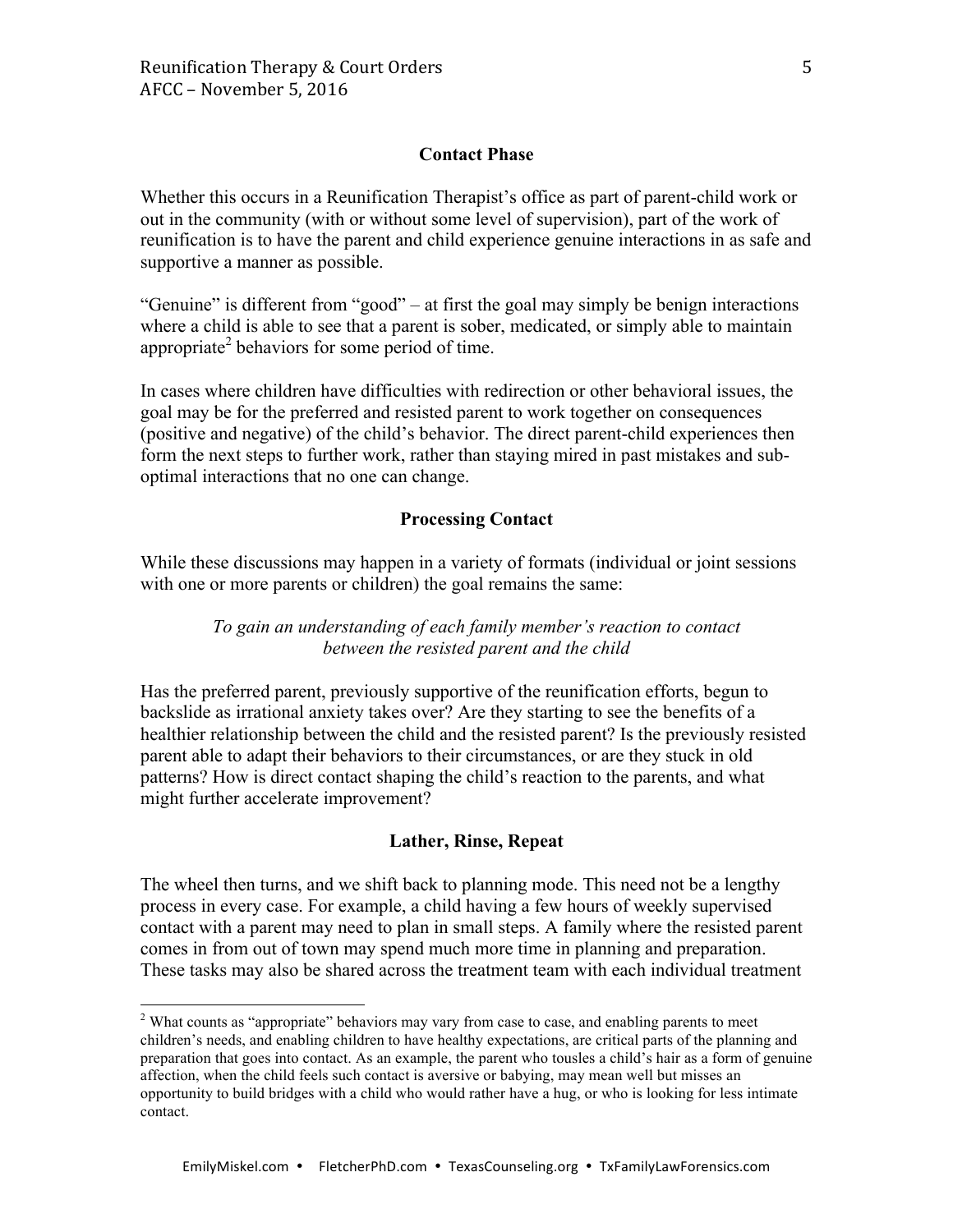provider addressing their own focus area and relying on the Reunification Therapist to bring everything together.

## **Don't Leave The Clients In The Dark**

Reunification Therapy may fail due to a lack of understanding on the part of the clients as to the concepts underlying the reunification process, $3$  or due to a failure by the Reunification Therapist to articulate the expectation that things will not go perfectly during any stage of the process.

By sharing this conceptual wheel with families, Reunification Therapists can hopefully help educate and reinforce that this is a process of gradual improvement. While each individual family will have different logistical arrangements tailored to their emotional, financial, jurisdictional, and other needs, the overall work should be explained in a straightforward manner. Families can be shown how their case fits in with this conceptualization, and gain a starting point for integrating the new approaches they are learning.

Reunification Therapists can prepare parents and children ahead of time that a fundamental part of Reunification Therapy is a discussion of how things are going so that mistakes can be addressed. Remember that mistakes are expected. An error is not the end, nor is it a sign that "they don't really want to change" (as many resistant children will claim), but it is part of learning new behaviors.

No child will have perfect parents, and often in reunification work parents are far from ideal. This approach allows for building tolerance for shortcomings without accepting them as immutable.

 

 $3$  Excluding, of course, those cases where there is no underlying conceptualization, and the therapist is "winging it." Given the complexity of these cases, and the often entrenched nature of resistance, clearly such an approach is contraindicated.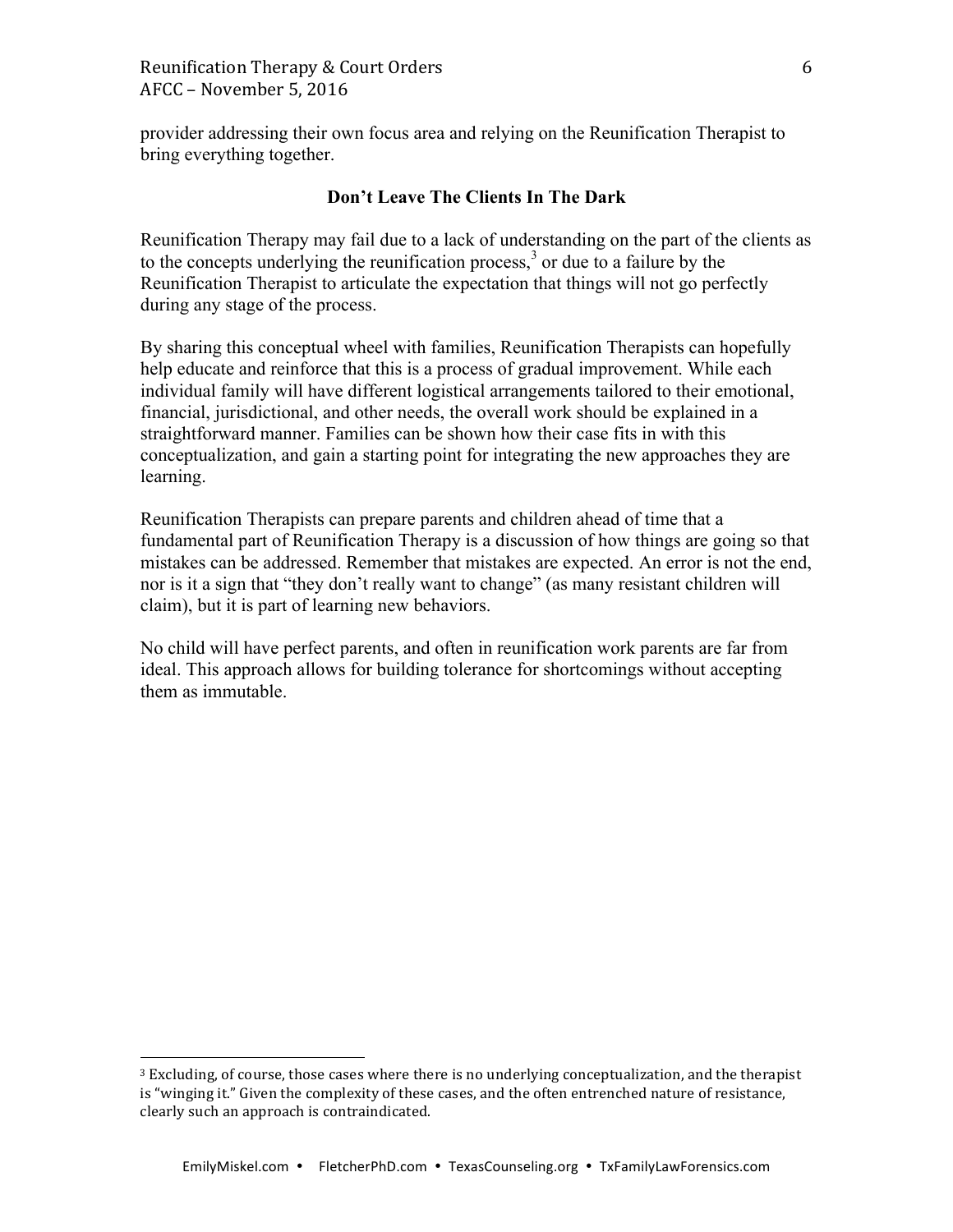## **The Importance of Triage in Reunification Therapy**

Reunification Therapy is often ordered before a case has been effectively triaged, and attorneys often request Reunification Therapy resulting in a court order before the appointed mental health professionals have had the opportunity to assess the needs of the family. This can result in an unclear court order that does not effectively work to resolve the issues at hand.

It is vital that attorneys consult with their mental health professionals in advance, preferably via a conference call, in order to examine case issues and determine both what approaches may be needed, and if the particular therapist is a good fit for those needs.

We are assuming here that there has already been a determination that the court or parents are stating it is in the child's best interests to move forward with such therapy and the case is suitable. $4$ 

 

# **tri·age trēˈäZH,ˈtrēˌäZH/**

## *verb*

1. the assigning of priority order to projects on the basis of where funds and other resources can be best used, are most needed, or are most likely to achieve success

Attorneys should be prepared to share with the mental health professional their views on whether they are requesting:

- 1. Unification Therapy the process of introducing a child to a parent who they have never met or who they have not seen in a significant amount of time.
- 2. Reunification Therapy due to an issue of estrangement the process of working to nurture a parent-child relationship that has been damaged due to a parent's own poor choices and behavior.
- 3. Reunification Therapy due to an issue of alienation the process of working to nurture a parent-child relationship that has been damaged due to manipulation (intentional or otherwise) of the child by one parent to resist or reject the other parent.

<sup>&</sup>lt;sup>4</sup> Educational and therapeutic interventions are unlikely to be effective, and may even exacerbate the problem in some cases. These include situations where there is active violence, substance abuse, or maltreatment; untreated severe mental illness (depression, psychosis, paranoia) or other profound thinking distortions; and continuing unsubstantiated or fabricated allegations of abuse. See Fidler, B.J. & Bala, N. (2010) Children resisting post separation contact with a parent: Concepts, controversies, and conundrums. Family Court Review 48(1), 10-47.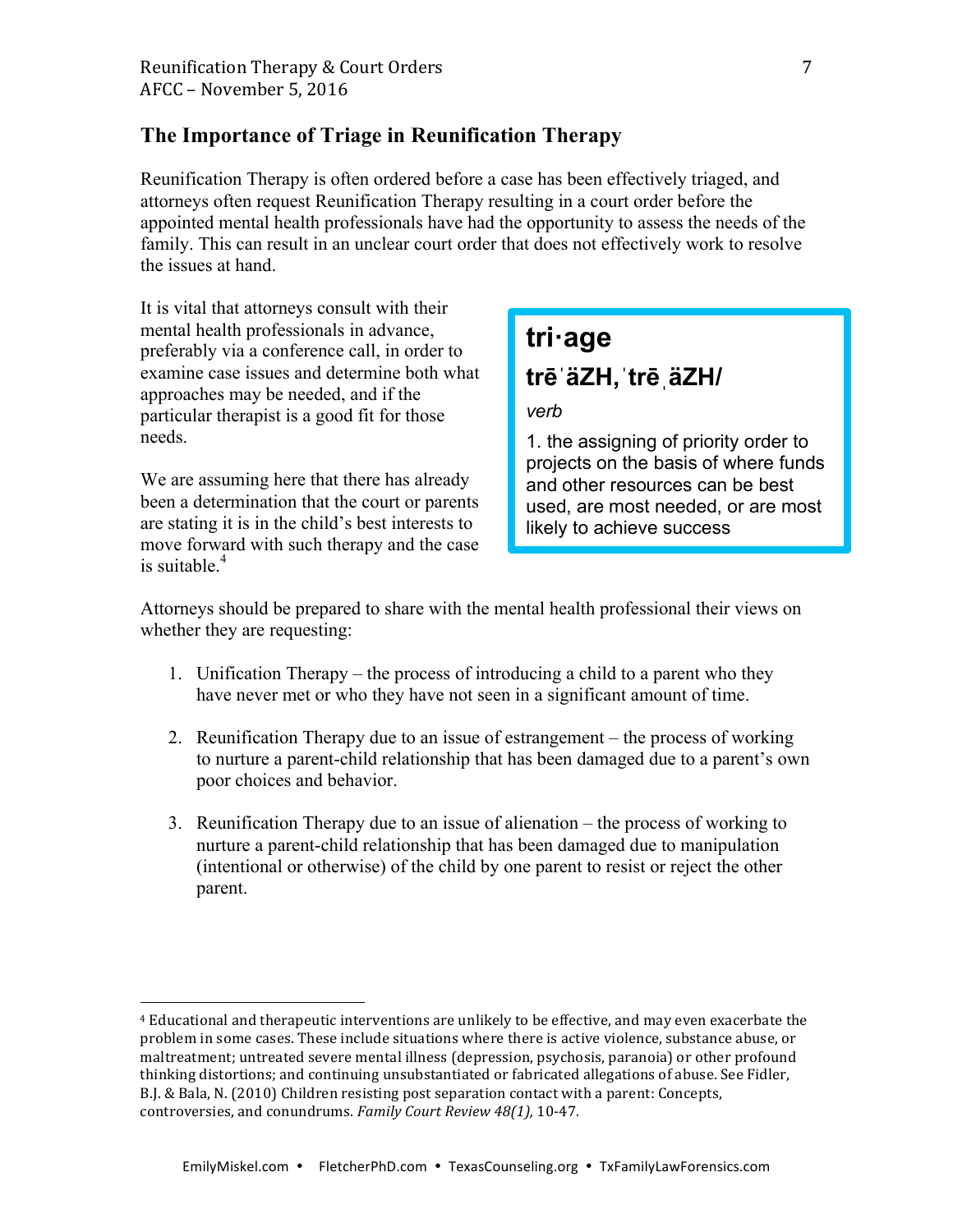In reality there may be a combination of these categories (which the attorneys may or may not agree with) along with issues of:

- A genuine affinity by the child for one parent over the other
- A child's (not always healthy) agenda
- Financial and logistical issues for the family
- Other complications that occur during the course of treatment

If these factors can be discussed in advance, a more accurate and effective court order can be drafted to best meet the needs of the family. However, a number of attorneys do not realize the need for this vital step before approaching the court for resolution.

The process of triage is also important in order to ensure that the style and availability of the Reunification Therapist is the best fit as well. Therapists who use joint parent meetings may be more appropriate for one case over another; some therapists may not have night or weekend availability; and in many states, there is a significant issue created when one parent resides out of state due to limitations state licensing laws place on some mental health professionals.

# **When Is Reunification Therapy Complete?**

Ideally, all families involved in Reunification Therapy will experience resumed contact between the child and the resisted parent. In a perfect world, Reunification Therapists would work themselves out of a job. More realistically, families involved in Reunification Therapy will experience setbacks as the process takes a few steps forward and a few steps backward.

Here is what is considered:

- Can the family function independent from Reunification Therapy?
- Once contact is resumed as outlined in the court order, can the child be supported in individual or family therapy?
- Would regular "booster" or "maintenance" sessions be all that are needed?
- Are the parties compliant? Is there a need for suspending services?
- Is Reunification Therapy doing more harm than good?
- Can the family continue to afford the cost of services?
- Is there a need for other professionals (like a Parenting Coordinator/Facilitator) or other services (like a Child Custody Evaluation)?